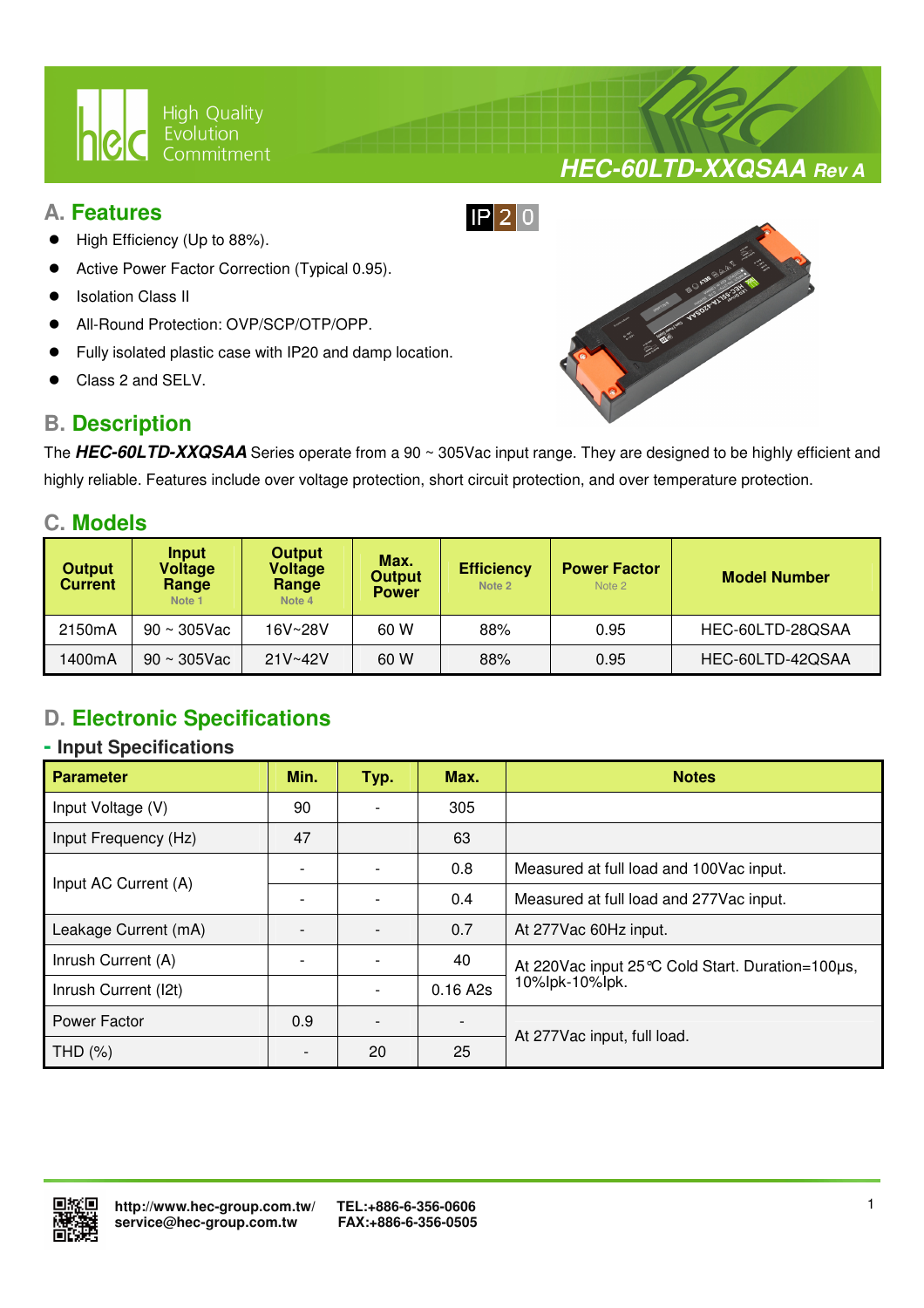

 $\overline{a}$ 



### **- Output Specifications**

| <b>Parameter</b>             | Min. | Typ. | Max.  | <b>Notes</b>                                                                                           |
|------------------------------|------|------|-------|--------------------------------------------------------------------------------------------------------|
| DALI 100% duty               |      |      |       |                                                                                                        |
| Output Current (mA)          |      |      |       |                                                                                                        |
| $I_0 = 2150$ mA              | 2042 |      | 2257  |                                                                                                        |
| $I_0 = 1400 \text{ mA}$      | 1330 |      | 1470  |                                                                                                        |
| DALI 10% duty                |      |      |       |                                                                                                        |
| Output Current (mA)          |      |      |       |                                                                                                        |
| $I_0 = 215 \, mA$            | 151  |      | 280   |                                                                                                        |
| $I_0 = 140 \text{ mA}$       | 100  |      | 185   |                                                                                                        |
| No Load Output Voltage (V)   |      |      |       |                                                                                                        |
| $I_0 = 2150$ mA              |      |      | 35    | There will be no damage or hazardous conditions<br>occurred with no loading.                           |
| $I_0 = 1400$ mA              |      |      | 63    |                                                                                                        |
|                              |      |      | $1\%$ | Measured by 20 MHz bandwidth oscilloscopes and<br>the output paralleled a 0.1 uF ceramic capacitor and |
| Output Ripple Voltage (V)    |      |      | Vomax | a 10uF electrolytic capacitor.                                                                         |
| Output Voltage Overshoot (%) |      |      | 110   | At full load condition.                                                                                |
| Line Regulation (%)          |      |      | ±3    |                                                                                                        |
| Load Regulation (%)          |      |      | ±5    |                                                                                                        |
| Turn-on Delay Time (s)       |      | 0.5  | 1.0   | Measured at 220Vac input.                                                                              |

### **- General Specifications**

| <b>Parameter</b>                  | Min.    | Typ.                        | Max. | <b>Notes</b>                                                                                                                        |
|-----------------------------------|---------|-----------------------------|------|-------------------------------------------------------------------------------------------------------------------------------------|
| Efficiency (%)                    |         |                             |      |                                                                                                                                     |
| $I_0 = 2150$ mA                   |         |                             | 88   | Measured at full load and 120Vac input.                                                                                             |
| $I_0 = 1400$ mA                   |         |                             | 88   |                                                                                                                                     |
| Efficiency (%)                    |         |                             |      |                                                                                                                                     |
| $I_0 = 2150$ mA                   |         |                             | 88   | Measured at full load and 277 Vac input.                                                                                            |
| $I_0 = 1400$ mA                   |         |                             | 88   |                                                                                                                                     |
| MTBF (hours)                      | 320,000 |                             |      | Measured at full load 50°C ambient temperature<br>(MIL-HDBK-217F).                                                                  |
| Life Time (hours)                 |         | 100,000                     |      | Measured at rated input voltage with full load, Case<br>temperature=60 ℃ @ Tc point. See life time vs. Tc<br>curve for the details. |
| Case Temperature (°C)             |         |                             | 80   |                                                                                                                                     |
| Dimensions Millimeters(L x W x H) |         | $201 \times 62 \times 30.5$ |      |                                                                                                                                     |
| Net Weight (g)                    |         |                             |      |                                                                                                                                     |

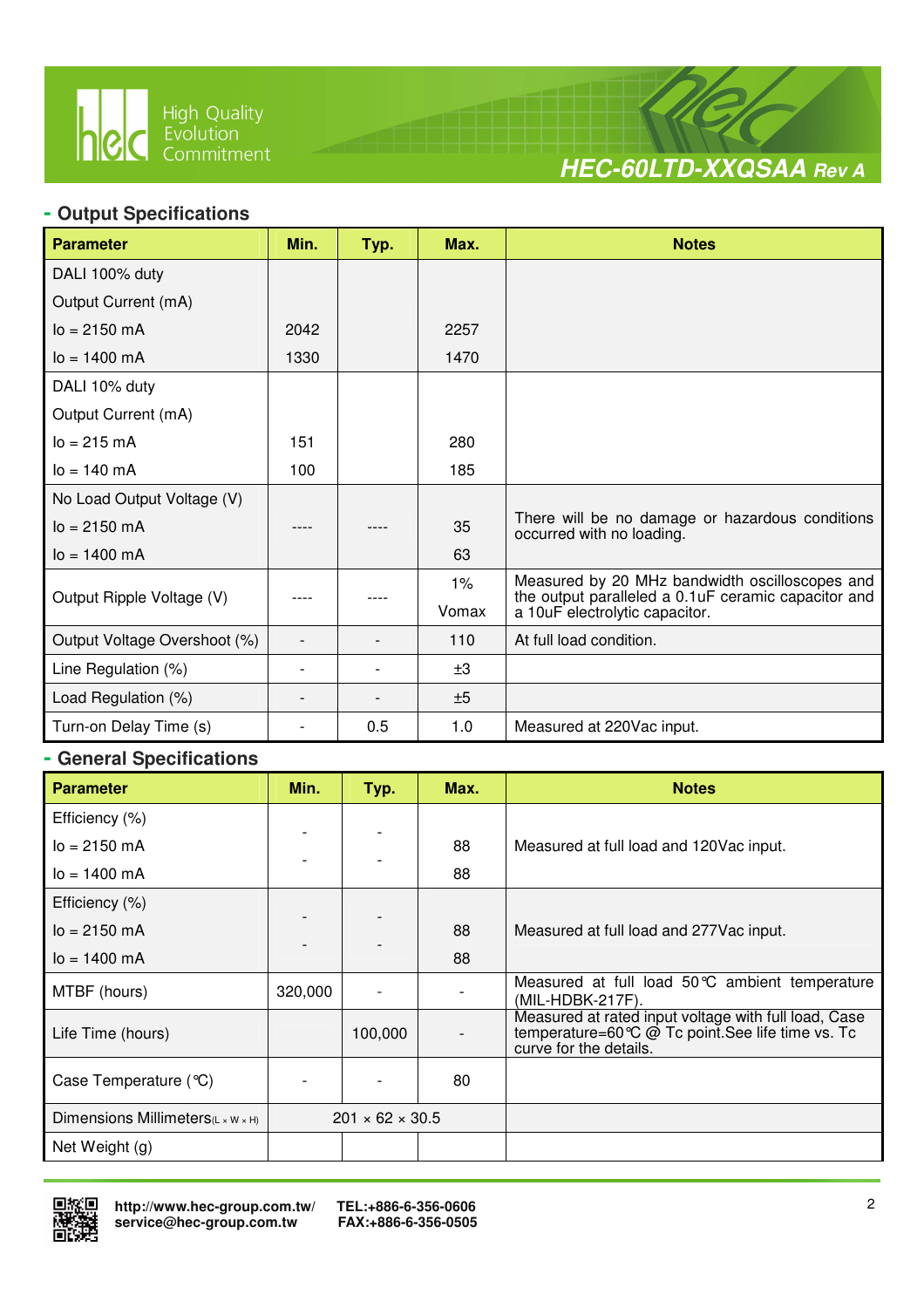

 $\overline{a}$ 

# **HEC-60LTD-XXQSAA Rev A**

### **- Protection Functions**

| <b>Parameter</b>                                                                   | Min.                                                                                                                                                       | Typ. | Max.  | <b>Notes</b>                                                                                             |  |
|------------------------------------------------------------------------------------|------------------------------------------------------------------------------------------------------------------------------------------------------------|------|-------|----------------------------------------------------------------------------------------------------------|--|
| Over Voltage Protection                                                            |                                                                                                                                                            |      | 1.50  | In the event of an over-voltage condition, the LED<br>Drives shall Shut down o/p voltage, re-power on to |  |
|                                                                                    |                                                                                                                                                            |      | Vomax | recover.                                                                                                 |  |
| Over Temperature Protection<br>Shut down o/p voltage with re-power on to recovery. |                                                                                                                                                            |      |       |                                                                                                          |  |
| <b>Short Circuit Protection</b>                                                    | No damage shall occur when any output operating in a short circuit condition. The power supply shall be self-recovery when the fault condition is removed. |      |       |                                                                                                          |  |

### **- Environmental Specifications**

| <b>Parameter</b>           | Min. | Typ. | Max.  | <b>Notes</b>                                                        |
|----------------------------|------|------|-------|---------------------------------------------------------------------|
| Operating Temperature (°C) | -40  |      | $+60$ | Humidity: 20% RH to 80% RH; See Derating Curve for<br>more details. |
| Storage Temperature (°C)   | -40  |      | $+80$ | Humidity: 10% RH to 90% RH.                                         |

### **- Safety and EMC Compliance**

| <b>Safety Category</b>      | <b>Standard</b>                                                            |
|-----------------------------|----------------------------------------------------------------------------|
| UL/CUL                      | UL8750, UL1310 Class 2, CSA C22.2 NO. 223-M91 Class 2.                     |
| <b>CE</b>                   | EN 61347-1, EN61347-2-13.                                                  |
| <b>EMI Standards Note 6</b> | <b>Notes</b>                                                               |
| EN 55015                    | Conducted emission Test & Radiated emission Test.                          |
| EN 61000-3-2                | Harmonic current emissions.                                                |
| EN 61000-3-3                | Voltage fluctuations & flicker.                                            |
| FCC Part 15                 | FCC 47 CFR Part 15 Subpart B, ICES-003 Issue 4 ANSI C63.4-2003             |
| <b>EMS Standards</b>        | <b>Notes</b>                                                               |
| EN 61000-4-2                | Electrostatic Discharge (ESD): 8 KV air discharge, 4 KV contact discharge. |
| EN 61000-4-3                | Radio-Frequency Electromagnetic Field Susceptibility Test-RS.              |
| EN 61000-4-4                | Electrical Fast Transient / Burst-EFT: Level 2, Criteria A.                |
| EN 61000-4-5                | Surge Immunity Test: AC Power Line: line to line 1 KV.                     |
| EN 61000-4-6                | Conducted Radio Frequency Disturbances Test-CS.                            |
| EN 61000-4-8                | Power Frequency Magnetic Field Test.                                       |
| EN 61000-4-11               | Voltage Dips.                                                              |
| EN 61547                    | Electromagnetic Immunity Requirements Applies To Lighting Equipment.       |

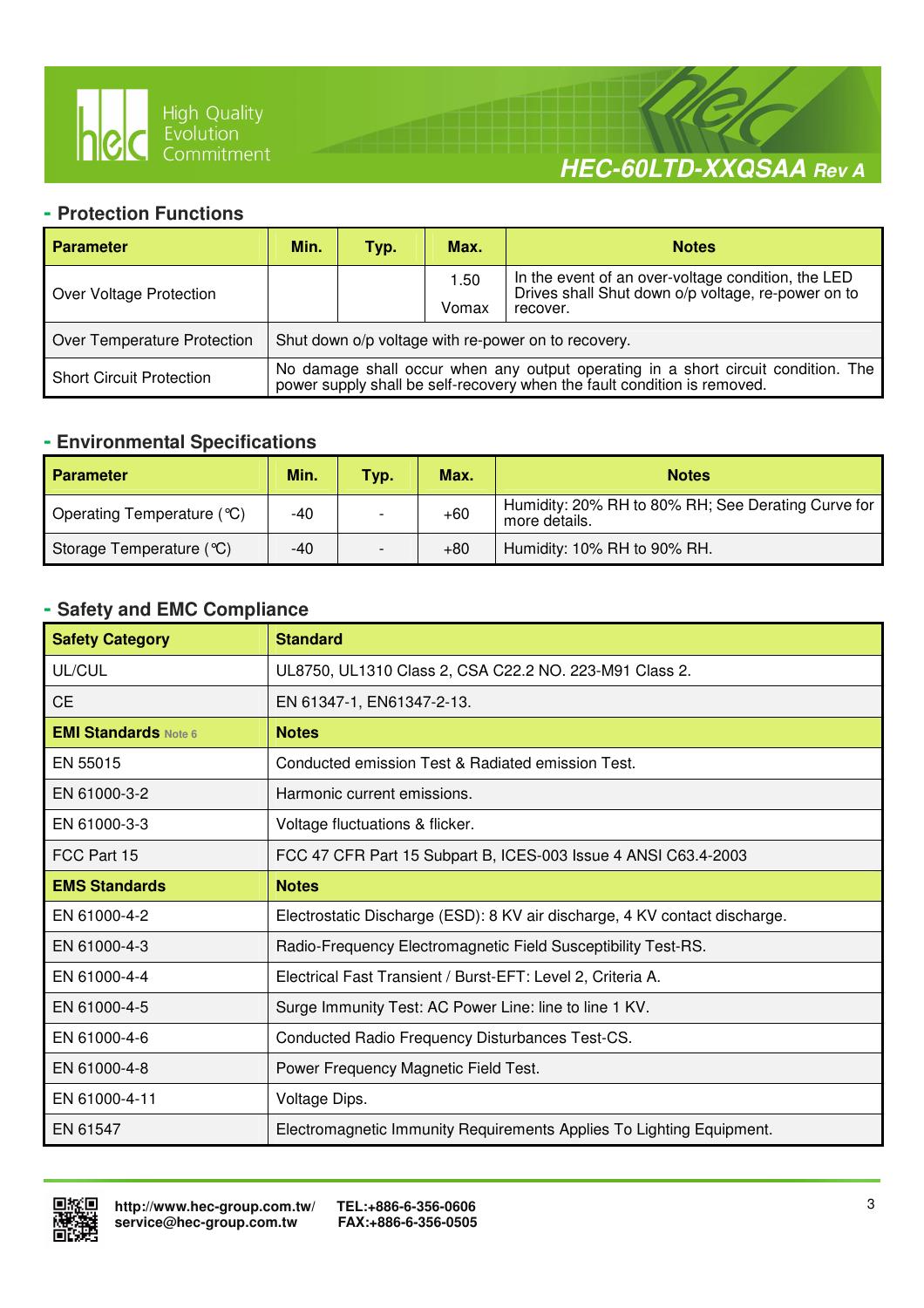

# **HEC-60LTD-XXQSAA Rev A**

### **Notes:**

- 1. Normal input voltage range 100~277Vac.
- 2. Measured at input 220V with a full load.
- 3. All specifications are typical at 25 °C unless otherwise stated.

 $\overline{a}$ 

- 4. Constant current operation region is preferably 60%~100% rated output voltage. This is the suitable operation region for LED related applications, but please reconfirm special electrical requirements for some specific system design.
- 5. Derating may be needed under low input voltages. Please check the static curve for more details.
- 6. The power supply is considered as a component that will be operated in combination with final equipment. Since EMC performance will be affected by the complete installation, the final equipment manufacturers must re-qualify EMC Directive on the complete installation again

# **E. Electronic Curve**

### **- Derating Curve**  $\qquad$  **- Static Curve**





Input Voltage (V)

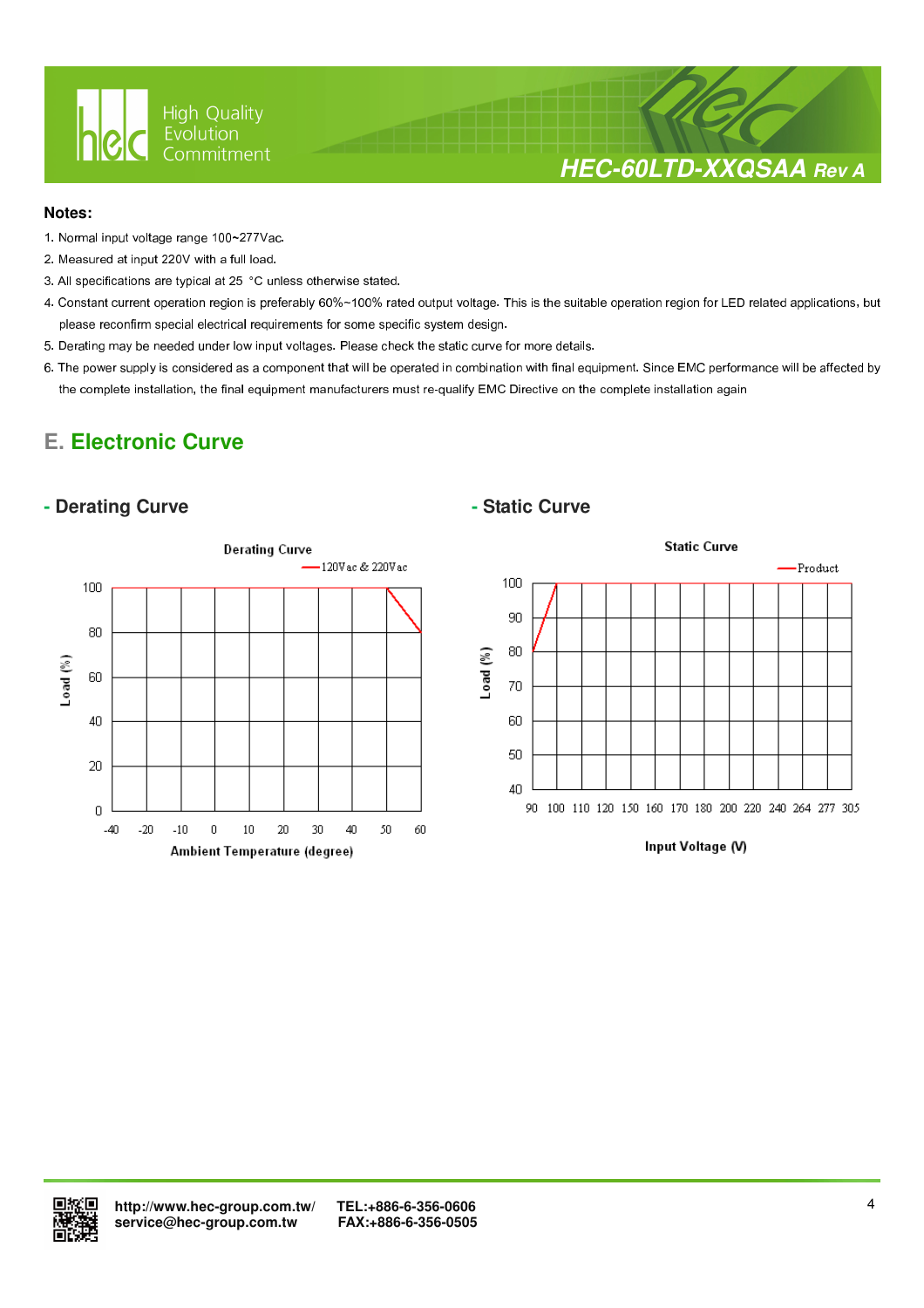

# **HEC-60LTD-XXQSAA Rev A**

### **- Power Factor Characteristics Curve**

 $\overline{a}$ 



### **- Efficiency Characteristics Curve**



### **- Life Time vs. Case Temperature Curve**